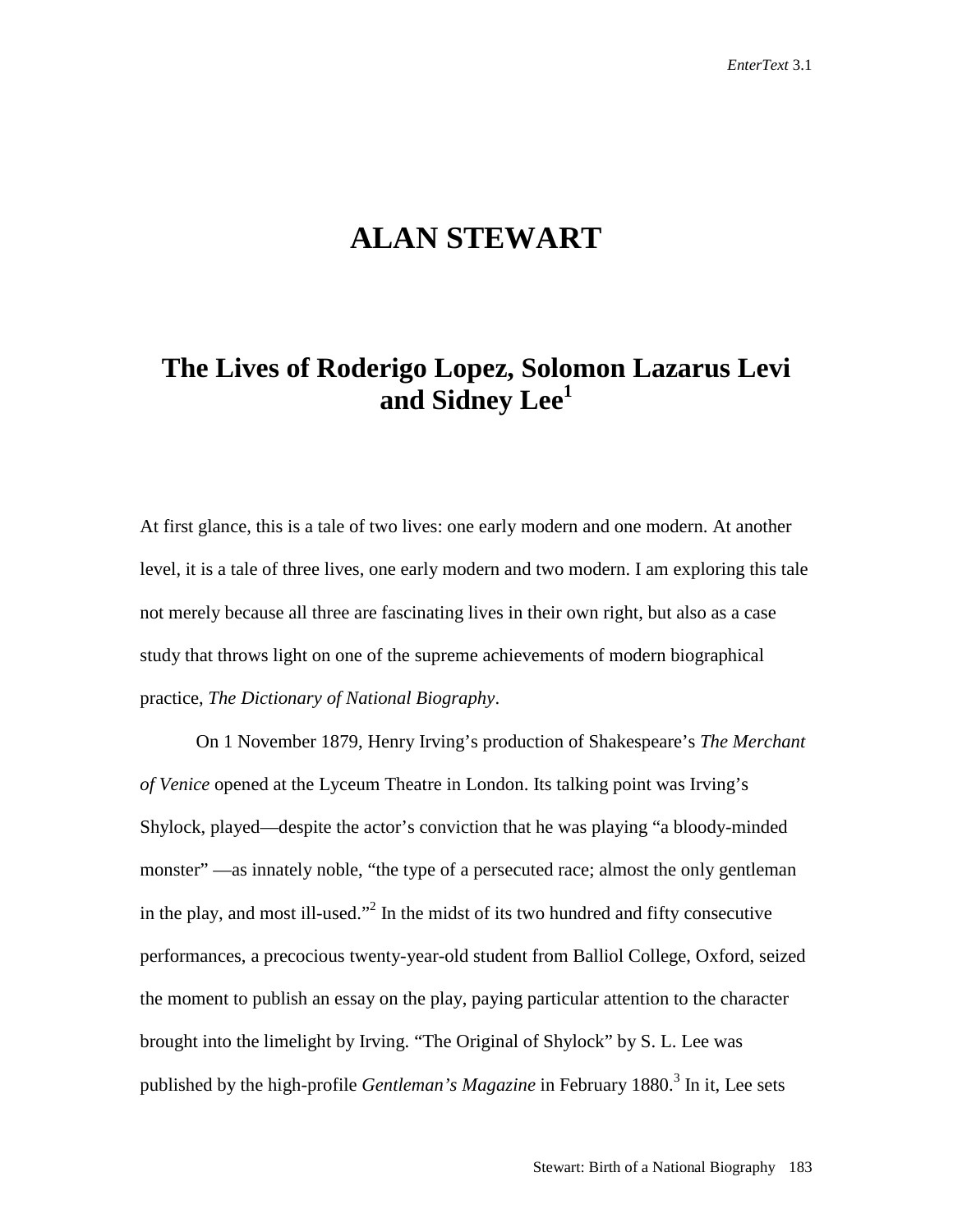out to recapture a topical allusion in William Shakespeare's play *The Merchant of Venice*, suggesting that the character of Shylock is in some way indebted to the contemporary real-life figure of Dr Roderigo Lopez, the Portuguese-born Jewish physician to Queen Elizabeth. On 28 February 1594, Lopez was tried by a special commission at London's Guildhall on charges of conspiring to poison his royal patron on behalf of the king of Spain. Found guilty, he was hanged, drawn and quartered alongside two fellow conspirators, also Portuguese, the following June. It was alleged that Lopez had promised to poison the queen in return for a payment of fifty thousand crowns from the king of Spain; despite confessing at one point, he died protesting his innocence, claiming that his dealings with Spain had been known to English government officials.

Lee provided a somewhat vague account of Lopez's life prior to his arrest, interrogation, trial and execution, which were already well documented. Lopez, he claimed, was "descended from a Spanish Jewish family that had had close connections with Portugal" (188); it was "not unlikely that Roderigo was born in England," sometime between 1520 and 1530 (189); he "probably obtained his medical education … at some southern [European] university" (189) and returned to England "comparatively early in life" and married "a Jewess named Sarah, who apparently had wealthy relations in Antwerp." Joining the College of Physicians, he became attached to the household of Robert Dudley, earl of Leicester, with whom "he lived on terms of great intimacy" (189), and later became physician to Secretary of State Sir Francis Walsingham, Lord Treasurer Burghley, and to Queen Elizabeth herself (190). His skill in languages made him indispensable to a foreigner named "Antonio Perez… known popularly as King Antonio"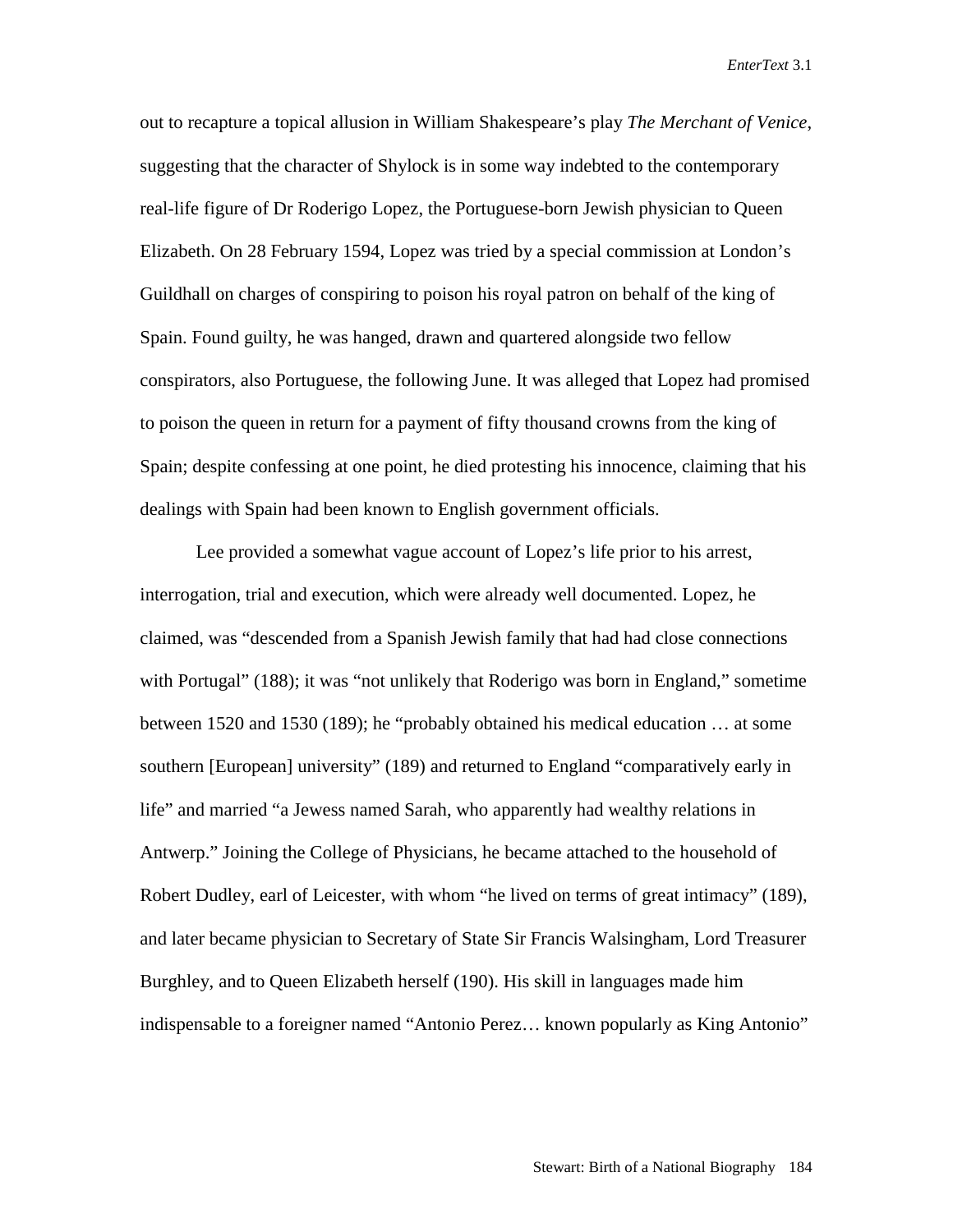(191), but a falling-out with Antonio's ally Robert Devereux, earl of Essex, led eventually to Essex's hounding of Lopez, and his ultimate downfall.

Many of the alleged facts in this account were later shown to be garbled—Lopez was in fact of Portuguese stock, born and educated in Portugal before emigrating to England in 1559; his wife Sarah was born in England; and Antonio Pérez, the exiled Spanish secretary was emphatically *not* the same person as Dom Antonio, the exiled pretender to the Portuguese throne. Nevertheless, for Dr Roderigo Lopez, Lee's article constituted something of a Renaissance. After its initial impact—Lee's article was cited within months by the German scholar H. Graetz<sup>4</sup>— "The Original of Shylock" provoked later scholars led by Arthur Dimock and Martin Hume to re-examine the case and write lengthy articles, mostly exonerating Lopez of the charges against him; in recent years, David Katz devoted an entire chapter of his magisterial *The Jews in the History of England* to the Lopez conspiracy, against the tide of those taking the accusations against him more seriously.<sup>5</sup>

For S. L. Lee too, the article was the beginning of what was to develop into a spectacular career. Two years after that first article and sponsored by the influential antiquarian scholar-editor F. J. Furnivall, Sidney Lee became sub-editor to Leslie Stephen when George Smith founded his hugely ambitious *Dictionary of National Biography*. In March 1883, he rose to become assistant editor, and after Stephen suffered a breakdown in the autumn of 1889, Lee was called on to become first joint editor (in early 1890) and then sole editor of the *Dictionary*, a post he held from 1891 to 1901, and then from 1910 to 1912, throughout retaining the general oversight of the project. From his success in publishing, Lee moved sideways into the new Cinderella discipline of English, becoming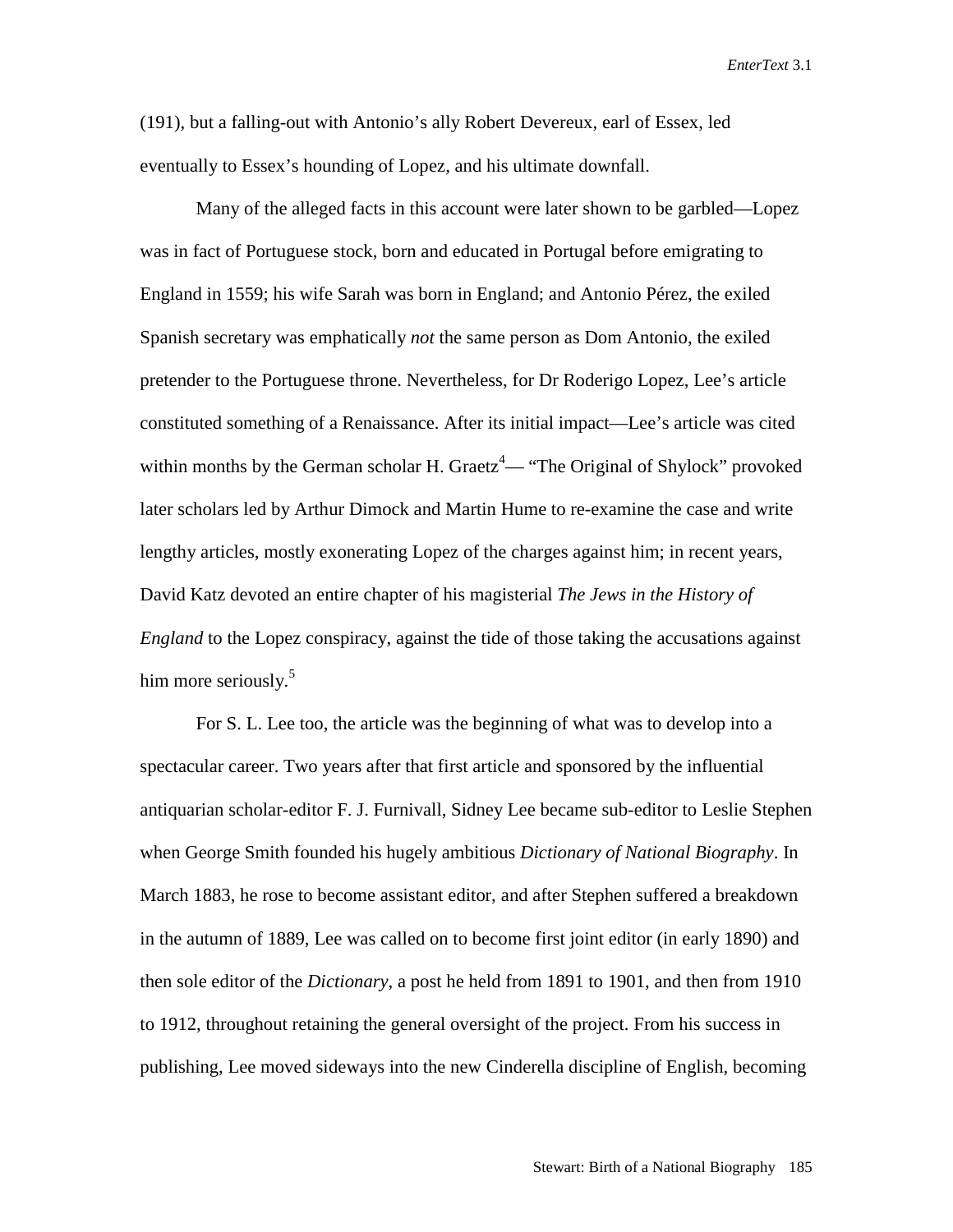the first professor of English at the University of London's East London College (now Queen Mary). By the time he died on 3 March 1926, Sidney Lee was firmly ensconced in the British Establishment and recognised in North America—chairman of the executive of Shakespeare's Birthplace Trust from 1903, registrar of the Royal Literary Fund from 1907, member of the royal commission on the public records (1910), Fellow of the British Academy, trustee of the National Portrait Gallery (1924), member of the American Academy of Arts and Sciences, of the Massachusetts Historical Society, awarded honorary doctorates at the universities of Manchester (1900), Oxford (1907) and Glasgow (1907), knighted in 1911, and elected to the Athaeneum Club in 1901 under Rule II (for "distinguished eminence in science, literature, or the arts, or for public services"). $6$ 

It is an enviable career, but not one that the undergraduate writer of "The Original of Shylock" might have anticipated for himself. For when Sidney Lee matriculated at Balliol, he was not Sidney Lee but Solomon Lazarus Levi, son of a London Jewish merchant. It was at the suggestion of Balliol's master, Benjamin Jowett, that he truncated "Solomon Lazarus Levi" to "S. L. Lee." In time, the Lazarus-L would be dropped altogether; and the Solomon-S re-expanded as "Sidney:" hence Sidney Lee.<sup>7</sup> It would be easy to see Lee's strategic print disguise as an assimilationist move that effectively denied his cultural and ethnic identity. In this vein, in his recent book *The Jews of Britain 1656-2000*, Todd Endelman provides a list of "Jews who were well known figures in the literary world," a list that includes Leonard Woolf, Humbert Wolfe, Israel Zangwill, Gilbert Frankau, G. B. Stern, Muriel Spark, Anita Brookner, Alfred Sutro, Peter Shaffer, Harold Pinter, Tom Stoppard and Queenie Leavis. These, however, Endelman argues,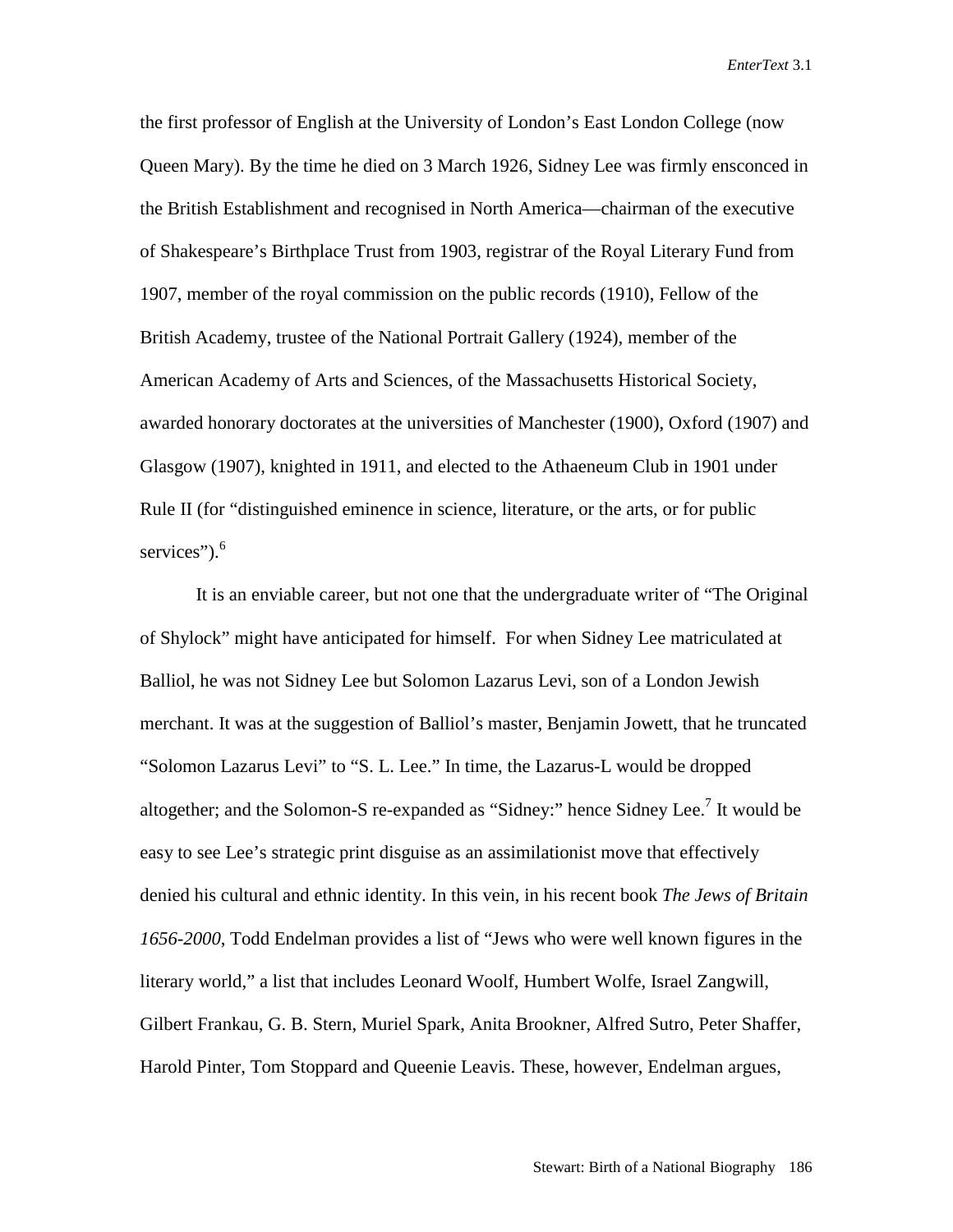"were not 'Jewish' writers or intellectuals in the sense of exploring Jewish concerns and themes in their work and identifying themselves with Anglo-Jewry."<sup>8</sup> Endelman's list is headed by Sidney Lee, and it is undeniable that, for the last forty years of his life, Lee showed no explicit interest in Jewish concerns and themes nor in identifying himself with Anglo-Jewry. However, what I want to argue toward is that Endelman's verdict is too sweeping, and misses the point of what Lee was aiming to do in his literary and scholarly career. For the supposed cover-up of Solomon Lazarus Levi and the subsequent slow "revelation" of Sidney Lee operates in neat counterpoint to the critical impetus of that original article, "The Original of Shylock."

In building his case that Lopez was "the original of Shylock," Lee argues that Shylock is "the living semblance of a *Jewish* trader," bearing characteristics "distinctive of his race," namely "[s]trong domestic affections," "deep-set sympathies with the fortunes of his 'tribe,' and firm faith in the sacredness of its separation from the Gentiles:" this set of features, "combined with a pious horror of eating or drinking with Christians and a fondness for Scriptural illustration, leaves little doubt in the minds of those acquainted with the peculiarities of Jewish character that they have been drawn directly from a contemporary model" (185-6). Lee points out that in the years before *The Merchant of Venice*, there was an unprecedented interest in Jews displayed by London playwrights:

It is certainly significant that, rarely as the Jew has made his appearance on the English stage, he was the hero of no less than three plays, all written and produced within the same fifteen years of the sixteenth century,<sup>9</sup> and that during those very years a Jewish doctor—Roderigo Lopez by name…—held a very prominent position in London and at court, and shared with the actors an intimacy with those noblemen who proved themselves the warmest patrons of the drama (188).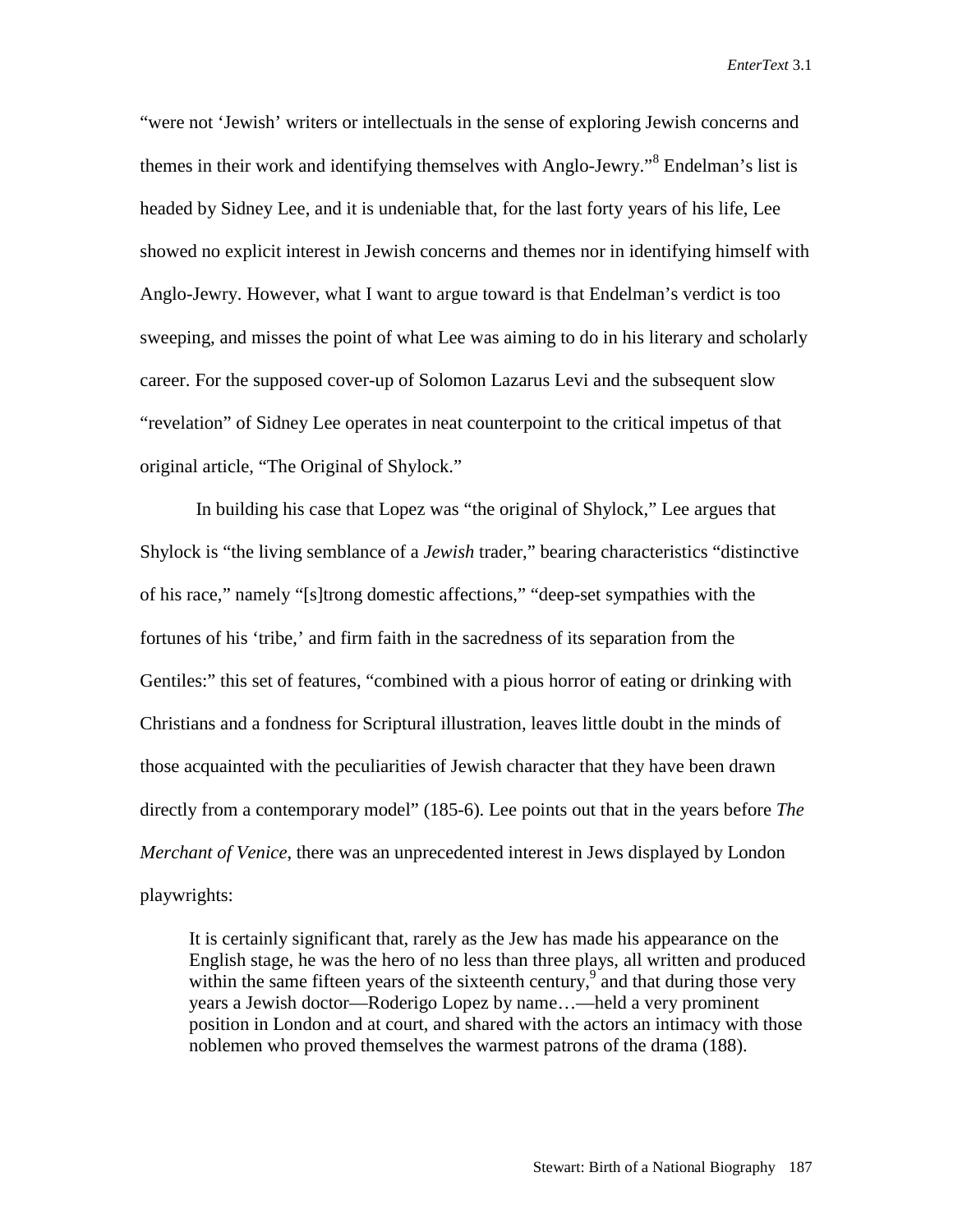He continues: "It is, perhaps, a more remarkable coincidence that in the same year, and just before the earliest form of the *Merchant of Venice* was first produced" (188), Lopez came to prominence, to such an extent that "No one living in London at the time could have been ignorant of Lopez's history and fate"  $(195)$ .<sup>10</sup>

This means, Lee continues, that "Shakespeare was himself acquainted with Jews, and obtained an intimate knowledge of them from personal observation;" and if—as critical consensus would have it—Shakespeare did not travel abroad, then he must have personally observed Jews in England. Much more important than the (highly debatable) analogy between Lopez and Shylock, then, is Lee's assertion that there were Jews in England—an assertion which insisted that the contemporary historiography that blithely claimed that England was free of Jews between the expulsion in 1290 and the "readmission" of 1655 was wrong-headed. Backing his argument with archival references from the State Papers, then newly available in accessible calendar form, Lee concludes: "we can safely assert that Jews were residing in England throughout Shakespeare's lifetime, and that opportunities of more or less intimate intercourse with them were for many years open to him" (186). Lee continued his project to establish the existence of a Jewish community in early modern England in another important article, "Elizabethan England and the Jews," published in the *Transactions of the New Shakspere Society* in 1892.11 Since Lee, the Jewish Historical Society of England, and in particular the work of Lucien Wolf, Cecil Roth, C. J. Sisson, Edgar Emmanuel and others has endorsed his claims and revealed much about an early modern Jewish presence in England.<sup>12</sup> But I would argue that Lee also used the *Dictionary of National Biography* to advance something of the same agenda.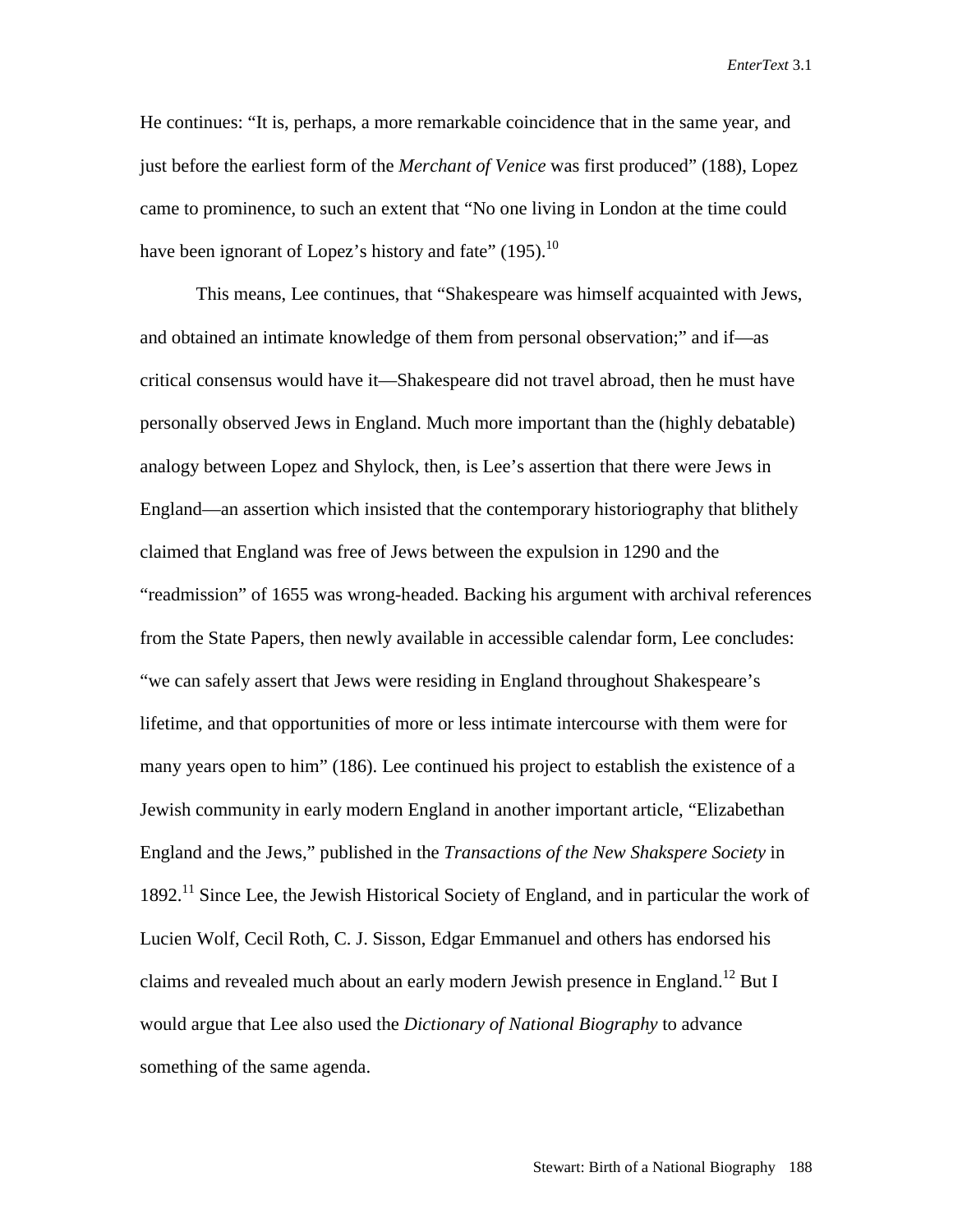Although he was not its founder, Lee's influence on the *DNB* should not be underestimated. Like most general editors, he was prone to the temptation of reserving the best commissions for himself, and it was Lee who plucked the two plum entries of this turn-of-the-century *National Biography*. The first, of course, was William Shakespeare: Lee's entry appeared in July 1897 and was followed in November 1898 by a full-length biography of the Bard.<sup>13</sup> The second key entry was the recently deceased Queen Victoria—originally it had been intended that the First Supplement of the *Dictionary* would reach to the end of the nineteenth century (then considered to be 31 December 1900), but when Victoria died twenty-two days later, it was decided to expand the nineteenth century to include all of her reign. Lee's article appeared in October 1901, again with a full-length biography following in November  $1902<sup>14</sup>$ 

In choosing Shakespeare and Victoria, Lee might seem to be perpetuating the most egregious examples of biography's adulation of history's "great men" (and women) —indeed, Lee published in 1904 an account of *Great Englishmen of the Sixteenth Century*, namely More, Sidney, Ralegh, Spenser, Bacon and of course Shakespeare.<sup>15</sup> Yet he also wrote, throughout his career, of two ideas that radically influenced his vision of the *Dictionary*: what he called "the commemorative instinct" and, relatedly, the very notion of "national biography." On 31 January 1896 Lee gave a lecture at the Royal Institution entitled simply "National Biography." In it he claimed that biography was the fulfilment of an "instinctive desire" and that national biography should reflect "pride in the achievement of one's ancestors" by fulfilling an "instinctive desire to do honour to the memories of those who, by character and exploits, have distinguished themselves from the mass of their countrymen."16 However, as the lecture progressed, Lee conceded

Stewart: Birth of a National Biography 189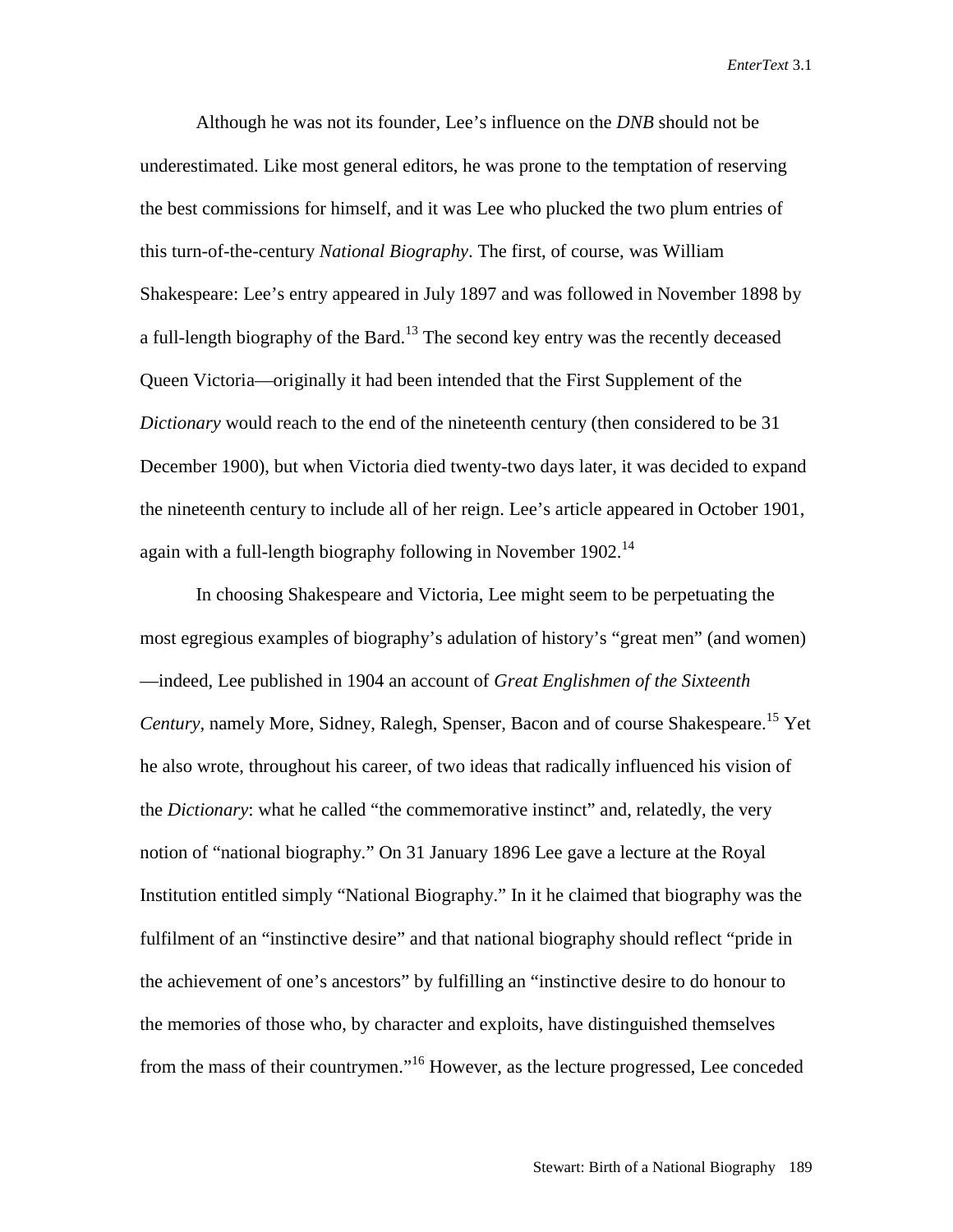that *national* biography, that is "biographical effort that shall seek to satisfy a nation's commemorative instinct" needed to be "specially organised for the service." Biography, he continues:

as it is ordinarily practised, is controlled by no national considerations. It works fitfully. Change, caprice, domestic partiality, confer on one distinguished man and on thousands of lesser men biographic honours, but many others equally or more notable are left outside the biographic pale. If biography is to respond to a whole nation's commemorative aspirations, its bounds must be enlarged and defined, so as to admit, with unerring precision, everyone who has excited the nation's commemorative instincts… (15)

Later in the lecture he expatiates on the theme: "national biography will not fulfil its purpose unless it adopt a principle of inclusion that is generous as well as carefully guarded. National biography must be prepared to satisfy the commemorative instinct of all sections of a nation." (25). Significantly, the "sections" he goes on to give as examples are all dissenting groups, both religious and political. He writes:

Every great religious or political crisis generates, in large numbers of persons, distinctive achievements of the smaller magnitudes which specially excite the commemorative instinct of certain sections of the population. Most of those who went to the scaffold for refusing to acknowledge the supremacy of Henry VIII, those who went to the stake for refusing to acknowledge the authority of the Pope, the Roman Catholic priests who suffered death in Elizabeth's reign, many of the members of the Long Parliament, the military officers in the civil wars, the Dissenting ministers who were ejected in 1662 for refusing the oaths to Charles II, the early Quakers, the leading Nonjurors, all merit a well-investigated, brief biographical commemoration (25).

National biography, he continues, has to work "on lines of catholicity… a liberal scheme of national biography can on occasion render the nation some medicinal service by correcting the workings of the commemorative instinct, which will now and then get out of order…. National biography—largely designed—is almost the only machinery available to redress the balance" (26).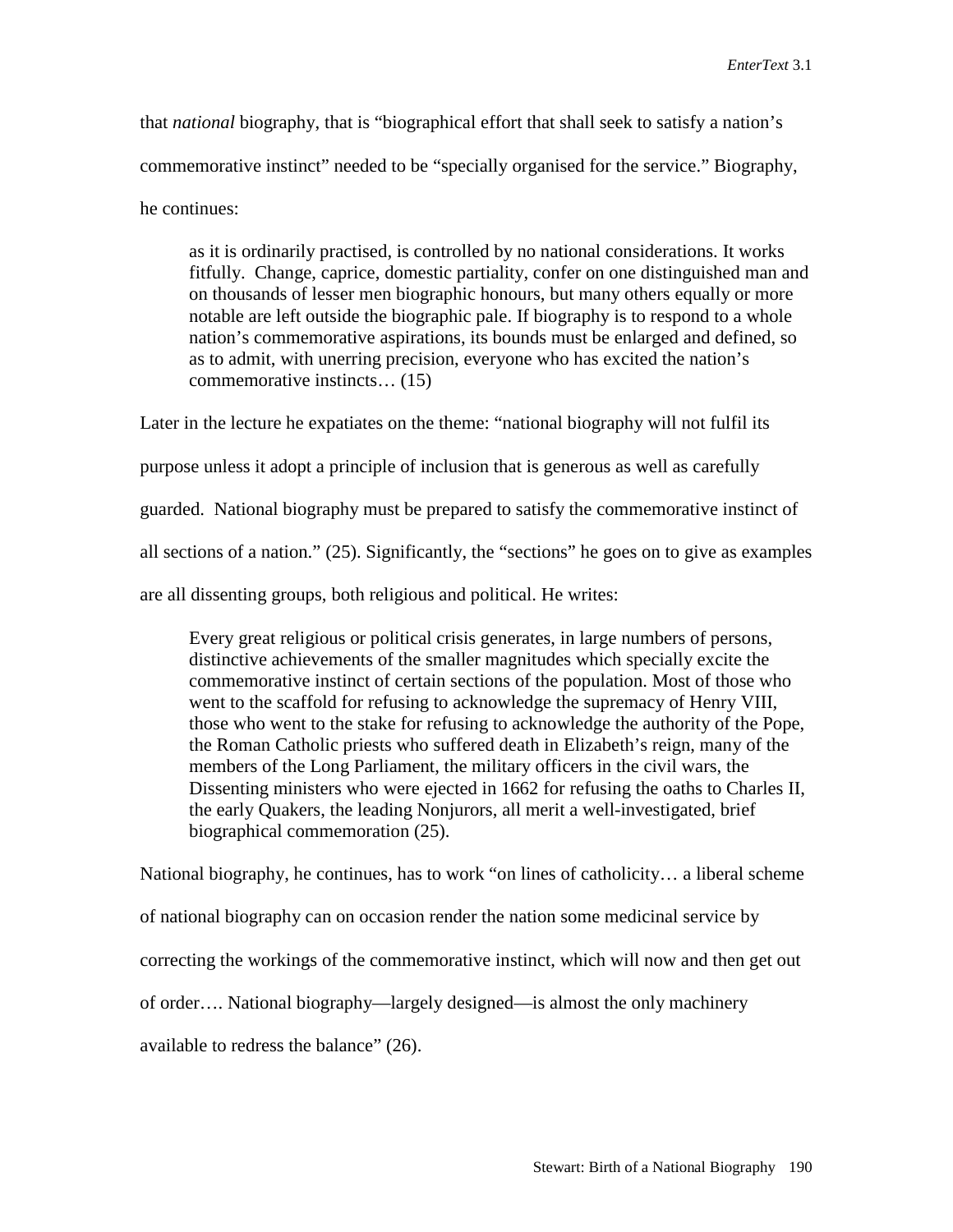Twenty-two years later, when the *Dictionary of National Biography* had gone through its first edition, Lee returned to this theme in his 1918 English Association lecture "The Perspective of Biography." "[I]n the workaday world … biography does not confine its attention the master spirits," he claims, quoting with approval Sir Henry Newbolt, who "once wrote of biographers when he was poring over the pages of the *Dictionary of National Biography*:"

> Not of the great only [they] deign to tell The stars by which we steer, But lights out of the night that flashed and fell To night again are here.

## Lee continues:

[H]uman action which can be credited with the biographic quality of distinction varies infinitely in scale. It is not indeed only the master-spirits, —the Shakespeares and the Miltons, the Drakes and the Nelsons, —who in the interests of the present or the future justly invite biographic commemoration. Biography touches earth far below the stars. Although it leave[s] out of account the vast majority of men and women, it can only justly satisfy the commemorative instinct by bringing a goodly sized minority within the biographic fold.<sup>17</sup>

Among the "goodly sized minority" that Lee brought into the *DNB* was Dr

Roderigo Lopez, in a volume published in 1893. Building directly on the work he had commenced in "The Original of Shylock," the entry on Lopez seizes the opportunity to throw in some not strictly relevant information about other Jews in sixteenth-century London. By placing Lopez and, by extension, other Jews of the early modern period into a 'national biography,' Lee is rehearsing textually—and for the record—the tendency he had himself detected. He concluded his essay "Elizabethan England and the Jews," with a brief statement of what he hoped his work had established:

Elizabethan Jews would seem in many instances to have been absorbed into the general population, and the ethnologist may perhaps infer from the circumstance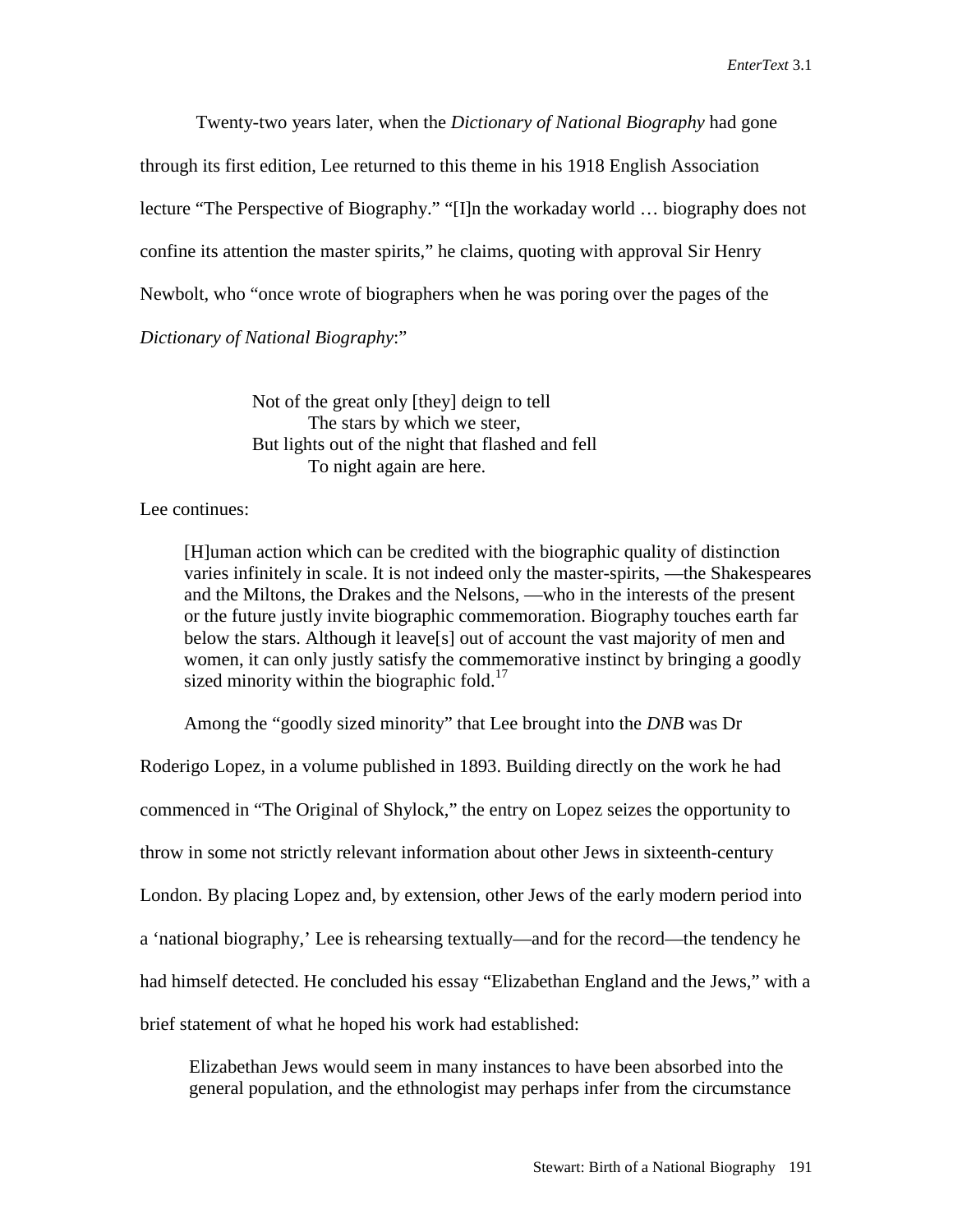that the admixture of Jewish and English blood is larger and of older standing than is commonly assumed. $18$ 

This "admixture of Jewish and English blood" is, however, very specific in its age and standing—dating, according to Lee, not from the pre-expulsion era but from the English Renaissance. And this argument is central to his philosophy. Lee was elsewhere to argue that the English Renaissance, which he dated to after the Reformation, was essentially a productive interaction between "Hellenism" and "Hebraism:"

On secular literature the religious reformation, working within its normal limits, produced a far-reaching effect. The qualified desire for increase of knowledge, which characterised the new religious creeds, widely extended the first-hand study of the Holy Scriptures, which enshrined the title-deeds of Christianity. Translations of the Bible into living tongues were encouraged by all Protestant reformers, and thereby Hebraic sublimity and intensity gained admission to much Renaissance literature. It was owing to such turn of events that there met, notably in the great literature of sixteenth-century England, the solemnity of Hebraism, with the Hellenist love of beauty and form.<sup>19</sup>

To any early twentieth-century reader, Lee's tacit reference here would be obvious. In his discussion of Hebraism and Hellenism, he was recasting the debate contained in Matthew Arnold's 1869 work *Culture and Anarchy* (itself drawing on the work of Heinrich Heine).<sup>20</sup> Arnold diagnosed within the English nation two forces: first, "this energy" driving at practice, this paramount sense of the obligation of duty, self-control, and work" (142); and second, "the ardent sense for all the new and changing combinations of them which man's development brings with it, the indomitable impulse to know and adjust them perfectly" (143). Naming these forces "from the two races of men who have supplied the most signal and splendid manifestations of them," Arnold dubs them, respectively "Hebraism and Hellenism" (143). Each of these two forces, Arnold goes on, "has its appointed hours of culmination and seasons of rule." Hebraism's triumph came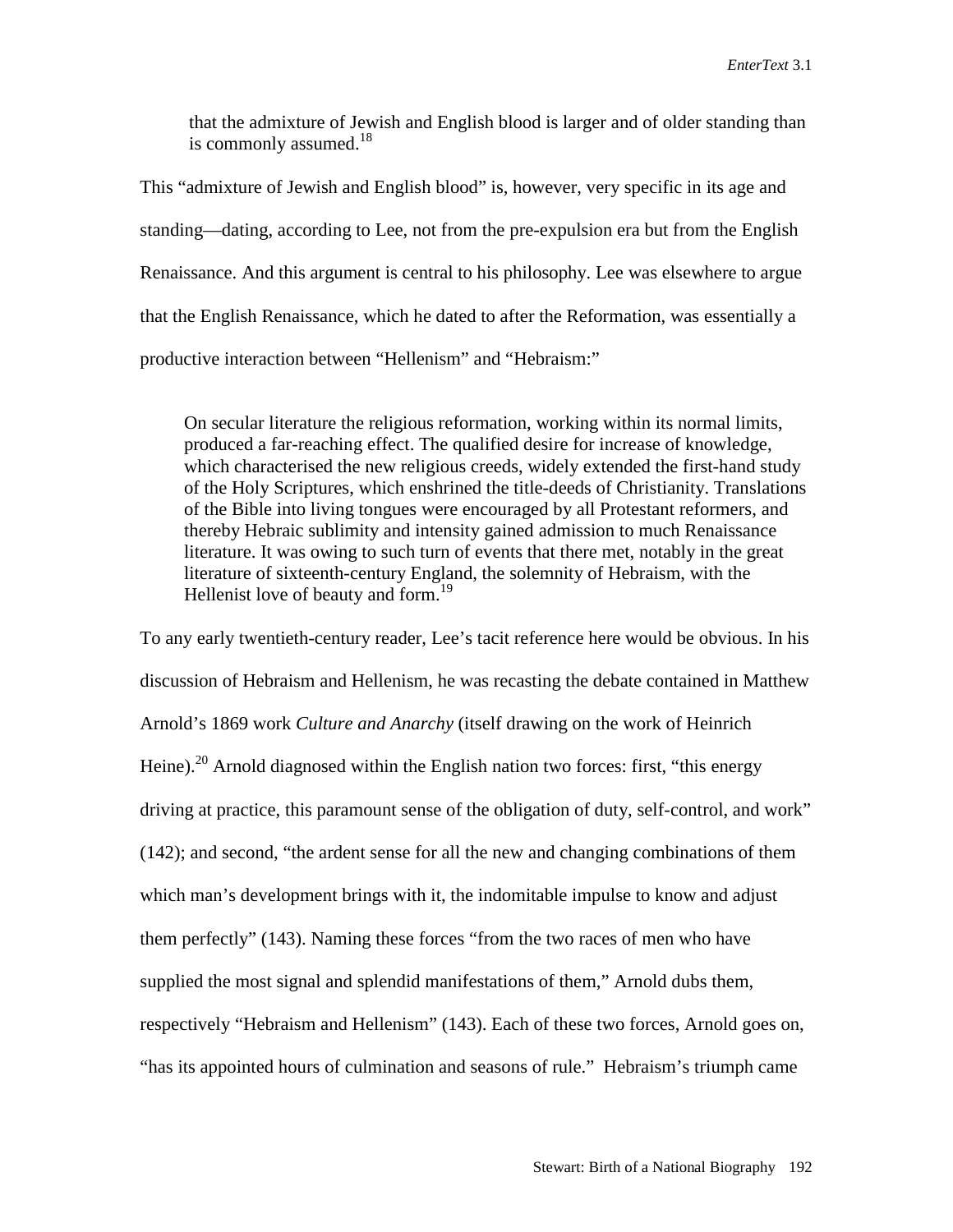with "the great movement of Christianity," but "the great movement which goes by the name of the Renascence" —and Arnold's spelling was deliberately meant to denote "an English form" of the Renaissance— "was an uprising and re-instatement of man's intellectual impulses and of Hellenism" (159). Hebraism's contribution to the English Renaissance was the Reformation, "often called a Hebraising revival, a return to the ardour and sincereness of primitive Christianity" (159-60), but definitely the "subordinate and secondary side" of the Renascence.

In his analysis of Arnold's concept of "Hebraism," Bryan Cheyette points out that there is "an inherent instability at the heart of his construction of Hebraism." Arnold's "purveyors of culture" were "constructed as 'aliens'.… The Jew as 'alien'—a semitic race 'other' to the Indo-European English—was to signify both the ideas of cultural perfection as well as an unchanging racial difference.<sup> $21$ </sup> In this context, then, Lee's assertion that "there met, notably in the great literature of sixteenth-century England, the solemnity of Hebraism, with the Hellenist love of beauty and form $^{322}$  is by contrast an insistence on the *integral* part played by Hebraism in the cultural highground of the English Renaissance, slightly but importantly skewing Arnold's account of the relative roles played by his two forces. But Lee goes beyond the abstract philosophy of Arnold's Hebraism to reinstate the representatives of Hebraism, the Jews of Elizabethan England, back into his "national biography," his biography of the nation.

Finally, I want to suggest that there may have been important external factors influencing Lee's agenda from his first article onwards. "The Original of Shylock," it will be recalled, was published in February 1880, inspired by Henry Irving's playing of Shakespeare's anti-hero in November 1879, and therefore presumably penned in the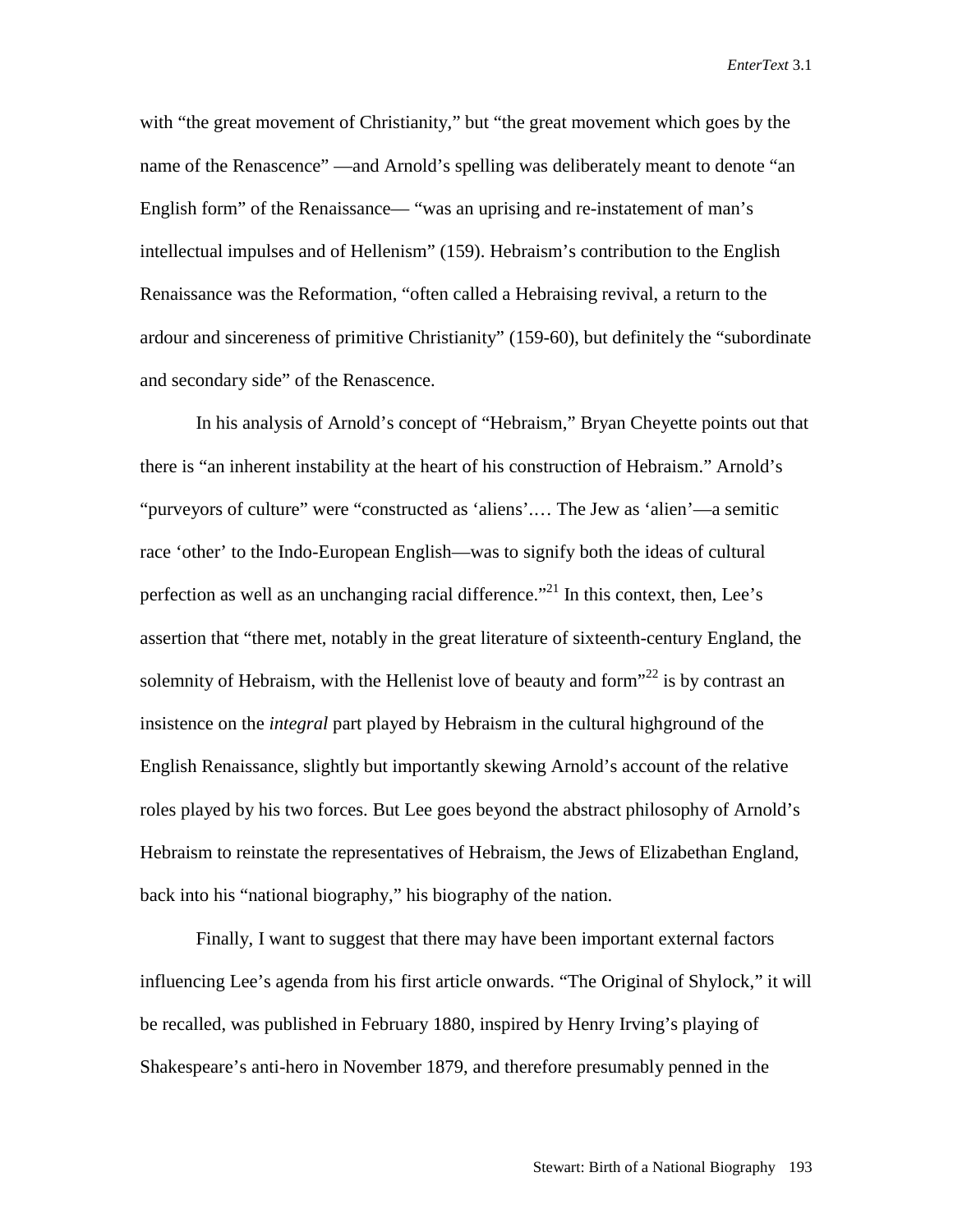closing weeks of that month. But Lee was not alone in turning his attention to Lopez in 1879. As Max J. Kohler noted in 1909, a New York Jewish jurist, Judge Philip J. Joachimsen, had published a "Historical Vindication of a Martyrized Jew against John Lothrop Motley" in *The Reformer and Jewish Times* in January 1879, although admittedly "with but little of Mr. Lee's historical material at his command."<sup>23</sup> Why should it be that Joachimsen and Lee turned to Dr Lopez in late 1879?

To answer this, we have to turn to another strand in Lee's argument: that Lopez was despised because of his Jewishness. In Lee's account, the prosecutor, Attorney-General Sir Edward Coke "laid especiall stress on the fact that Lopez was a Jew. This 'perjured and murdering traitor and Jewish doctor,' he said, 'is worse than Judas himself.' His judges spoke of him as 'that vile Jew.'" Lee also rehearses a near-contemporary account by antiquarian and historian William Camden of how Lopez cried out on the scaffold that "he loved the Queen and Antonio as well as he loved Jesus Christ. The irony called forth loud peals of laughter, and as the bolt fell the people shouted, 'He is a Jew!'" (195). With his footnotes larding his claims with scholarly authority from other seventeenth-century texts by churchmen Godfrey Goodman and George Carleton, Lee insists that Lopez's degradation proceeds from his instant, unavoidable recognition *as a Jew*. But on further investigation, Lee's assertions prove misleading. Bishop Goodman's account of the execution speaks of Lopez trying to be heard by the crowd challenging his sentence to the bitter end, but never mentions his Judaism.<sup>24</sup> George Carleton excludes details of the execution from his account, but does include another redaction of the story, in which Lopez, being "examined in the Tower" swore "imprecations vpon him if ever he intended any evill against Queene *Elizabeth*. For *I loue Queene* Elizabeth, said he, *better*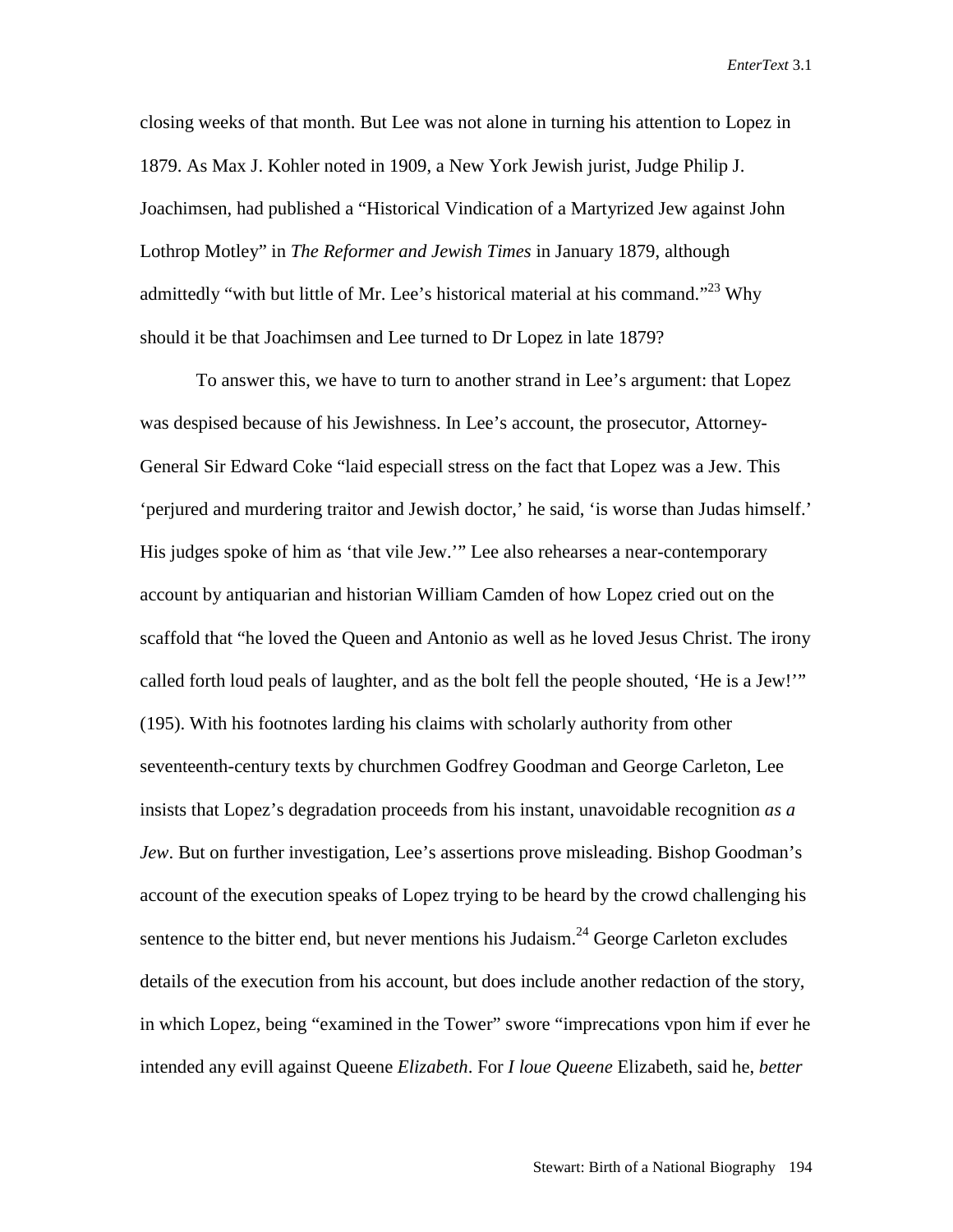*then I loue Iesus* Christ;" as Carleton notes, this seemed to some possibly true, "for he was a *Iew*."<sup>25</sup> William Camden does in fact write of the crowd's laughter and Lopez's Judaism: "They were all of them condemned, and after three moneths put to death at *Tiburne*; *Lopez* affirming that he had loued the Queene as hee loued *Iesus Christ*, which from a man of the *Iewish* profession was heard not without laughter."26 But even here the dramatic cry of 'He is a Jew!' is missing. The cry is not the crowd's, nor Camden's, nor Goodman's, nor Carleton's: it is Sidney Lee's.<sup>27</sup>

Lee's insistence on Lopez's Jewishness as a determining factor in the hostility towards him has influenced critics to the present. Most recently, Jonathan Gil Harris has shown how representations of Lopez feed off existing anti-Jewish stereotypes, still being mobilised in late sixteenth-century fiction: as a poisoner, Lopez follows the supposed Jewish well-poisoners of medieval tales.<sup>28</sup> Recently Christopher Marlowe had presented on stage in *The Rich Iew of Malta* the Jewish villain Barabas who tells his slave Ithamore that "Being young I studied Physicke," boasts "Sometimes I goe about and poyson wells," and then does indeed poison a nunnery.<sup>29</sup> *The Rich Iew of Malta* was revived and played in London several times during 1594, leading Margaret Hotine to argue that "[d]etails of the Lopez case and theatre performances given in Henslowe's Diary suggests that the *Jew of Malta* revival could have been used to help create anti-Semitic prejudice."<sup>30</sup>

While I am convinced by Harris's reading of these representations, and tempted by Hotine's account of the social power of Marlowe's play, I want here to depart from their reading, at least as a working strategy. The poisoning Jew can be more productively read as a strand of what Miri Rubin, in her recent work on the host desecration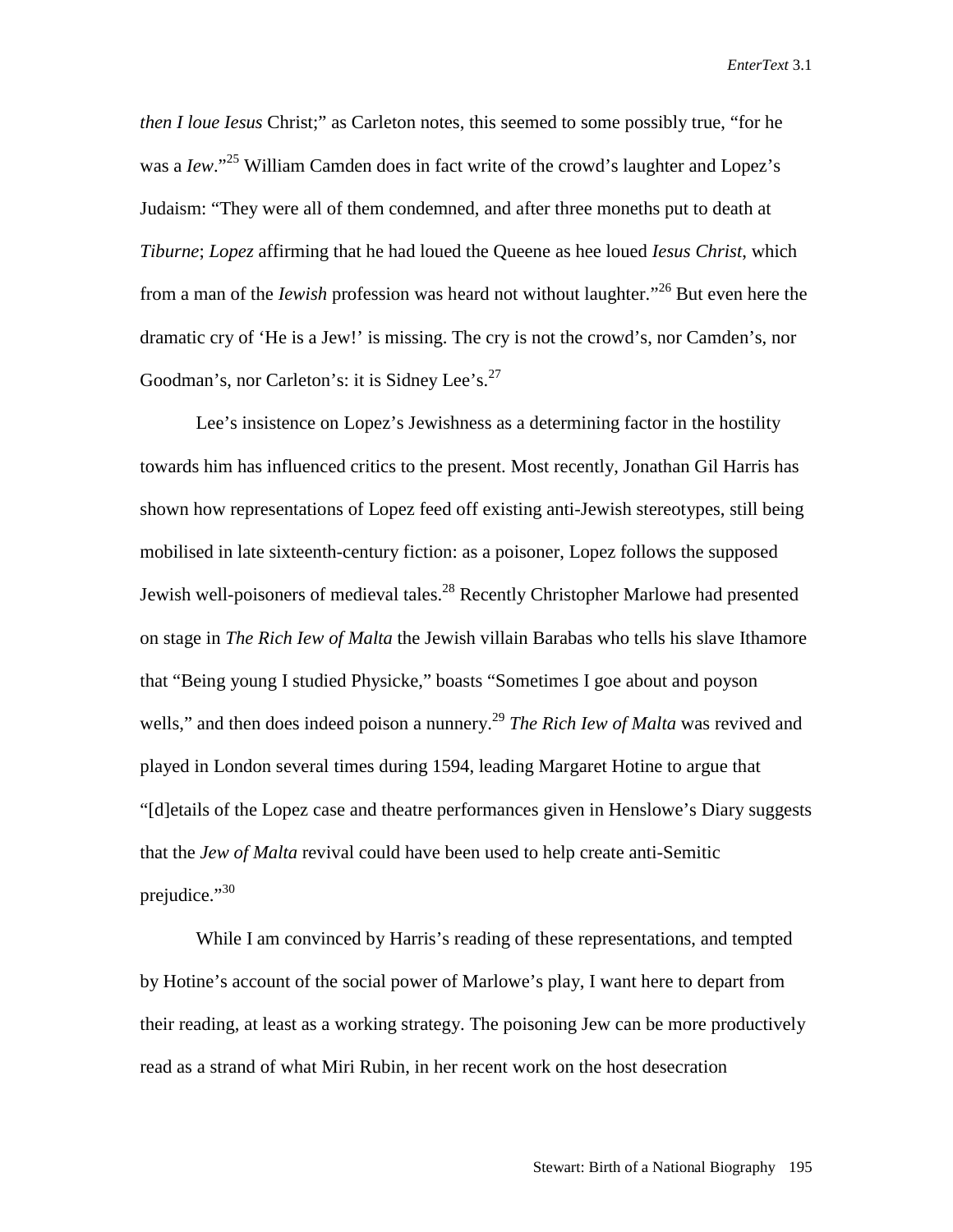accusation, calls the "narrative assault" on Jews.<sup>31</sup> These narratives are so well embedded, so potent, that it is too easy to employ them to read off any historical or fictional Jew, a critical strategy that, while highlighting the historical persistence of a fixed anti-Judaism, syllogistically delimits the scope of the enquiry. Lopez was a Jew, Jews were considered poisoners, therefore Lopez was accused of poisoning, QED: that is the narrative logic. But this logic is importantly not dominant in contemporary writings dealing with Roderigo Lopez: in these Lopez most frequently appears typed *not* as a Jew, but as either a cozening physician or as one in a litany of heretic Roman Catholic traitors in the pay of Spain threatening the life of the Protestant Virgin Queen. This is certainly the case in Christopher Marlowe's *Dr Faustus* (1604); Thomas Nashe's *Have with you to Saffron walden* (1596) and *Nashes Lenten Stuffe* (1599); a lost entertainment entitled *England's Joy*; Thomas Robinson's *The Anatomy of the English Nvnnery at Lisbon in Portvgall* (1622); John Gee's *The Foot out of the Snare* (1624) and Thomas Middleton's *A Game at Chess* (1624).<sup>32</sup> Similarly, even the "official" printed version of the case, orchestrated by the Lord Treasurer, William Cecil, Lord Burghley, *A Trve Report of Svndry Horrible Conspiracies of late time detected to haue (by Barbarous murders) taken away the life of the Queenes most excellent Maiestie*, at no point identifies Lopez either explicitly or implicitly as a Jew—but as a heretic Roman Catholic.<sup>33</sup> This identification gave no little annoyance to real Catholics such as Father Henry Garnett, who wrote to Robert Persons on 6 September 1594 to complain that Lopez's fall had been "greatly derived to the discredit of Catholics, although most unjustly."<sup>34</sup> Hearing that Lopez had been incited to poison the Queen "by the instigation of the Jesuites," Garnett exclaimed indignantly: "Lopez was a Jew… and knew no Jesuit in the world, nor was acquainted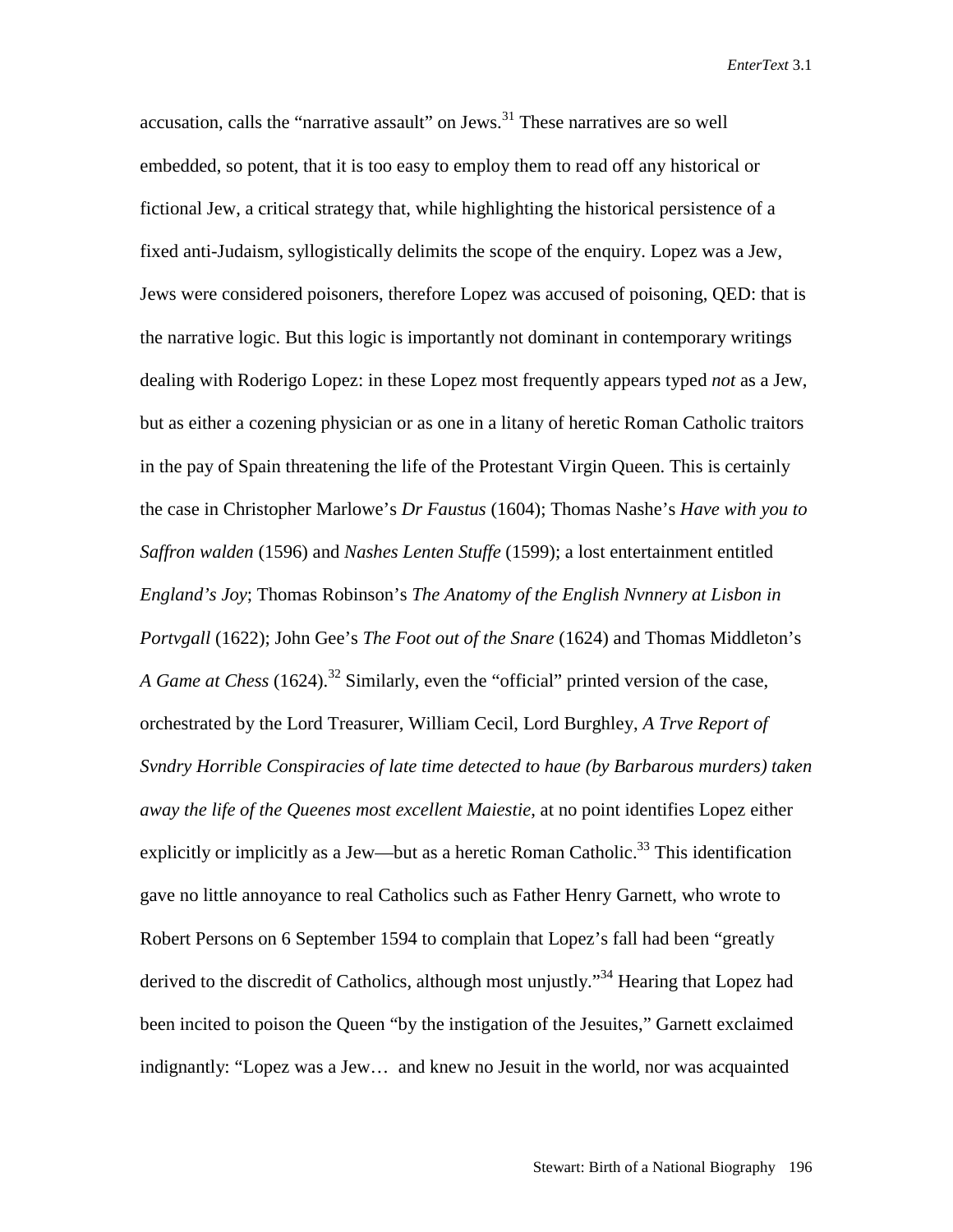with any Catholics in England that I know of."<sup>35</sup> Lopez does admittedly appear as a Jew in a few seventeenth-century writings: in a bizarre German touring version of an amalgamated *Jew of Malta* and *Merchant of Venice*, entitled *Das Wohlegesprochene Uhrtheil, oder Der Jud von Venedig*, the Jew is called (in passing) "Lupus,"36 John Taylor the Water-Poet's "The Churches Deliuerances" identifies him as "by descent a Iew;"<sup>37</sup> and Jonathan Gil Harris has argued convincingly that the treatment of the doctor 'Ropus' in Thomas Dekker's *The Whore of Babylon* draws on the tradition of the *foetor Judaicus*. 38 But these date from significantly after Lopez's death.

So why might Lee insist on this identification in 1879? Jewish academic historians have since pinpointed 1879 as the year that "saw the inception of so-called modern anti-Semitism on the Continent and the coining of the term itself by Wilhelm Marr," in his popular and influential pamphlet *Der Sieg des Judenthums über das Germanenthum* (*The Victory of Judaism over Germanism*), published in Berne in February.<sup>39</sup> Moreover it was "also a crucial period in the development of anti-Semitism in Great Britain,"<sup>40</sup> prompted by the refugee crisis and the rise of what was then called "anti-alienism." It was in November 1879 that the *Jewish Chronicle* printed three leading articles on German anti-Semitism arguing that its supposed "scientific" basis was fallacious.<sup>41</sup> "The Original of Shylock" does not of course refer to any of these developments, but within a few years, Lee's agenda had become more explicit. Discussing *The Merchant of Venice* in his 1898 biography of Shakespeare, he once again avers that "Doubtless the popular interest aroused by the trial in February 1594 and the execution in June of the Queen's Jewish physician, Roderigo Lopez, incited Shakespeare to a new and subtler study of Jewish character." The doctor's trial and execution, he can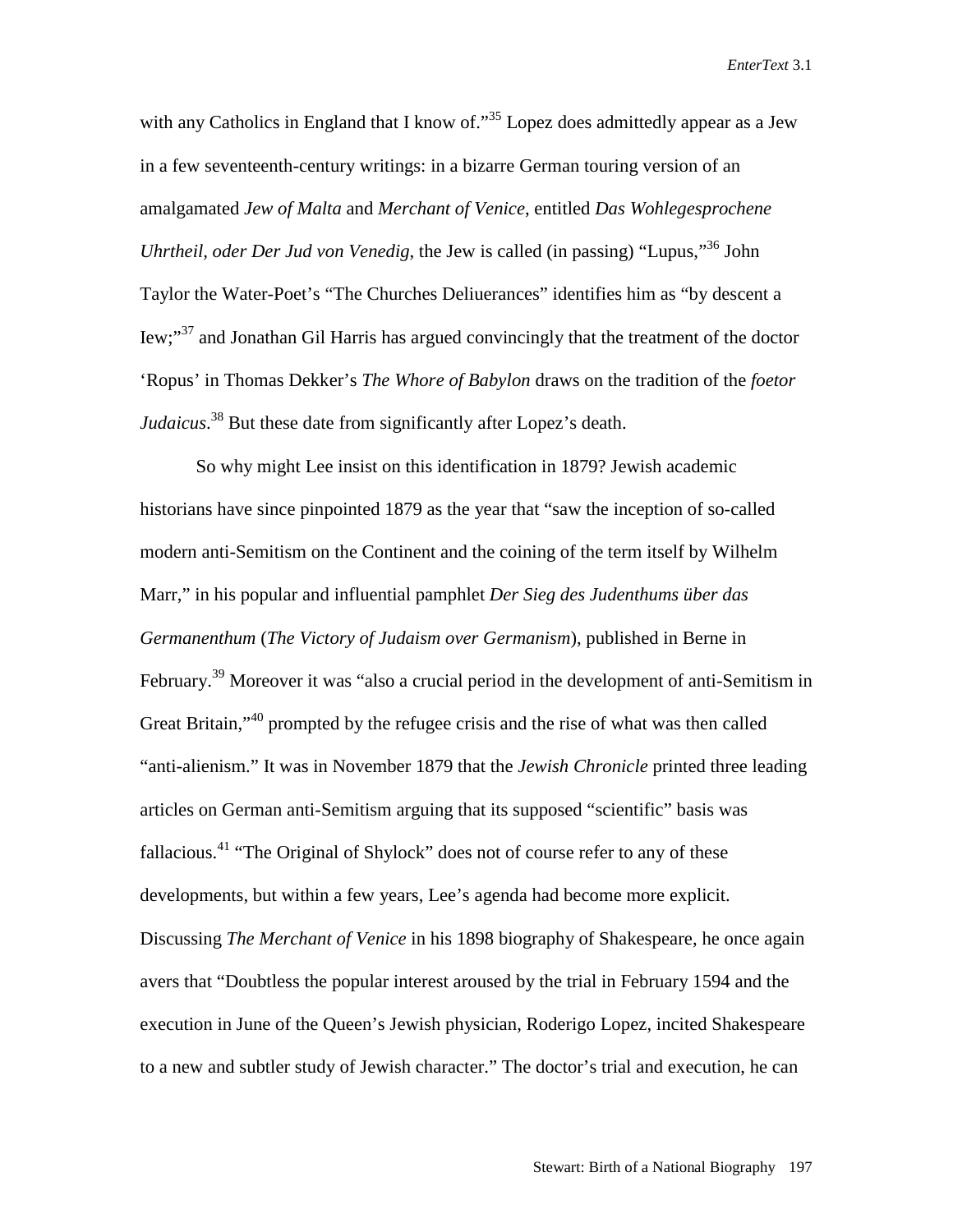now argue, "evoked a marked display of anti-Semitism on the part of the London populace."<sup>42</sup> Might it not be that Lee's identification of Lopez not only as a Jew but importantly as a victim of anti-Semitism draws on very current and pressing concerns within the Anglo-Jewish political and intellectual culture of late 1879?

Within Shakespeare studies, the "was Shylock based on Lopez?" conundrum has become somewhat sidelined, with editors feeling it is *de rigueur* to trundle it out in a footnote, more out of respect for tradition than for its scholarly relevance. But in "The Original of Shylock," I would argue, and especially in Lee's account of the death of Dr Lopez, we can see the emergence of a tenacious strand of Anglo-Jewish history, and of a Jewish-English literary criticism that reached its apogee in James Shapiro's masterly *Shakespeare and the Jews*. 43 Lee succeeded in introducing Jews to Britain's "national biography" but at the cost of inventing an Anglo-Jewish history that was defined, and perhaps misrepresented, by the anti-Semitism of 1879. We now need to re-examine the early modern case: the multivalent national, religious and ethnic identities of men such as Dr Lopez require a more nuanced, and determinedly global reconsideration of Jewishness and Englishness in Elizabethan England.

## **Notes**

 $\overline{a}$ 

 $1$  This piece forms part of a work in progress about the Portuguese Jewish community of late Elizabethan London, tentatively entitled *The Death of Dr Lopez*. Earlier versions of this material were presented at the *Early Modern Lives* conference (Middlesex University, June 2002) and at the AHRB Centre for Editing Lives and Letters Graduate Seminar (Queen Mary, University of London, November 2002): I am grateful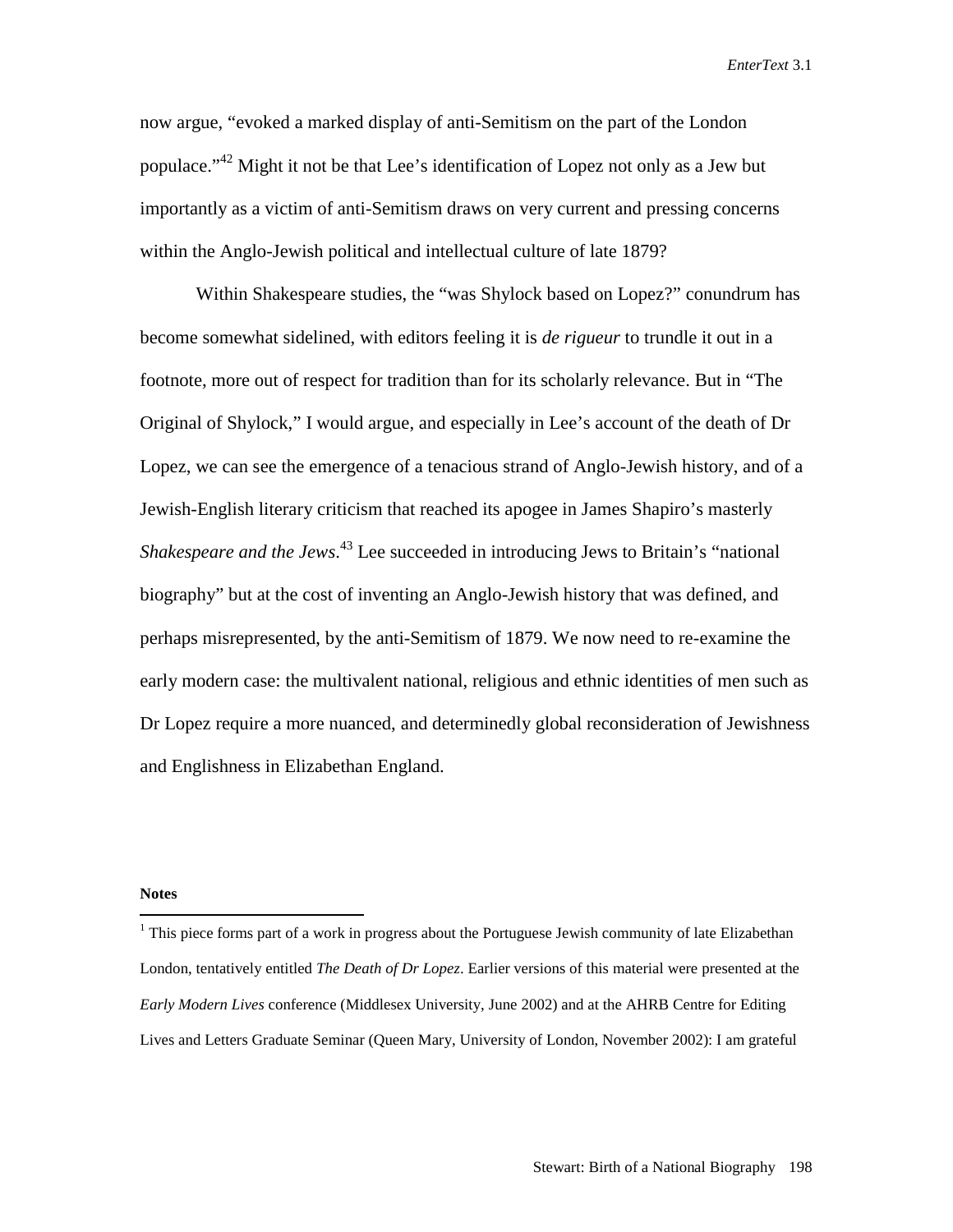to Sarah Hutton and Patricia Brewerton for inviting me to speak, and to participants for the helpful comments and suggestions generated.

2 Henry Irving quoted in W. Winter, *Shakespeare on the Stage* (1912), 175, cit. John Russell Brown, "Introduction" to his edn., *The Merchant of Venice* (London: Methuen, 1955), xi-lviii at xxxiv-xxxv; Joseph Hatton, *Henry Irving's Impressions of America*, 2 vols. (London, 1884), 1.265, cit. Jay L. Halio, "General Introduction" to his edn., *The Merchant of Venice* (Oxford: Clarendon Press, 1993), 1-83 at 68. 3 S. L. Lee, "The Original of Shylock," *The Gentleman's Magazine* 246 (1880), 185-200.

4 H. Graetz, *Shylock in der Sage, im Drama und in der Geschichte* (Krotoschin: B.L. Monasch & Co., 1880), 23, 26, 29 and 30.

5 Arthur Dimock, "The Conspiracy of Dr. Lopez," *English Historical Review* 9 (1894), 440-72; Martin A. S. Hume, *Treason and Plot: Struggles for Catholic Supremacy in the Last Years of Elizabeth* (London: James Nisbet & Co., 1901), ch. 5; M. Hume, "The so-called conspiracy of Dr Ruy Lopez," *Transactions of the Jewish Historical Society of England* [hereafter *TJHSE*] 6 (1908), 32-55; Max J. Kohler, "Dr. Rodrigo Lopez, Queen Elizabeth's Jewish Physician, and his Relations to America," *Publications of the American Jewish Historical Society* 17 (1909), 9-25; John Gwyer, "The Case of Dr Lopez," *TJHSE* 16 (1952), 163- 84; P. J. Fenn, "Queen Elizabeth's Poisoner," *St Bartholomew's Hospital Journal* (February 1957), 49-55; A. Griffith, "Dr Roderigo Lopez," *St Bartholomew's Hospital Journal* (November 1964), 440-52; Frederic D. Zeman, "The Amazing Career of Doctor Rodrigo Lopez (? –1594)," *Bulletin of the History of Medicine* 39 (1965), 295-308; David S. Katz, "The Jewish Conspirators of Elizabethan England" in *The Jews in the History of England 1485-1850* (Oxford: Clarendon Press, 1994), 49-106.

6 [F. R. Cowell], *The Athenaeum: Club and Social Life in London 1824-1974* (London: Heinemann, 1975), 165.

7 C. H. Firth, "Sir Sidney Lee 1859-1926" [from *The Proceedings of the British Academy*, 15]; E. I. Carlyle, "Lee, Sir Sidney (1859-1926)," *The Dictionary of National Biography*, *1922-1930,* ed. J. R. H. Weaver (Oxford: Oxford University Press, 1937), 497-502 at 497: although both Firth and Carlyle give Lee's original name as "Solomon Lazarus" and his father's as "Lazarus Lee," thus still eliding "Levi." 8 Todd M. Endelman, *The Jews of Britain 1656 to 2000* (Berkeley: University of California Press, 2002), 263.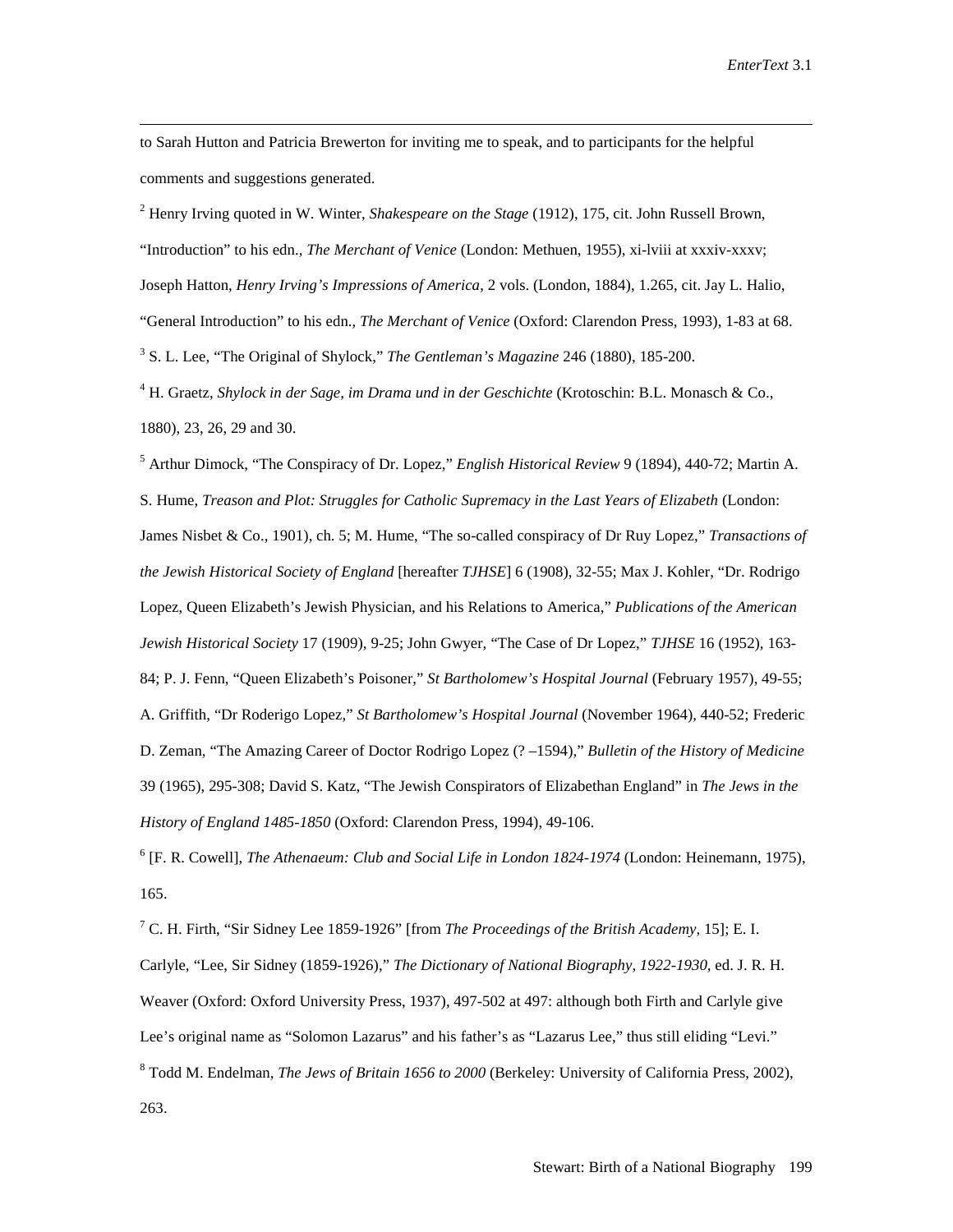-<br>9 <sup>9</sup> In addition to *The Merchant of Venice*, Lee refers to Christopher Marlowe's *The Jew of Malta* and the lost play *The Jew*, cited by Stephen Gosson.

 $10$  Lee cites "four important points" giving "unexpected confirmation" of his theory (196). First, "the name of Antonio:" Shylock's opponent shares a name with Dom Antonio, the pretender to the Portuguese throne, whom Lopez befriended then betrayed; second, "the date and construction of the play," which he dates to "not much more than three months after Lopez's famous execution" (198) in June 1594; third, "a few points in Shylock's character," to wit, devotion to family and "the Jewish virtue of domesticity," citing Lopez's attending to his ill wife, and the warmth evinced in correspondence with relatives overseas; and fourth, "some incidental references to current events" —references to racking, hanging "for human slaughter," gallows, a halter, etc.

11 Lee, "Elizabethan England and the Jews," *Transactions of the New Shakspere Society 1887-92*, 143-66. <sup>12</sup> See *TJHSE passim* and especially Lucien Wolf, "Jews in Elizabethan England," *TJHSE* 11 (1928), 1-91; ibid., "Jews in Tudor England" in *Essays in Jewish History*, ed. Cecil Roth (London: Jewish Historical Society of England, 1934), 71-90; Cecil Roth, "5. The case of Thomas Fernandes before the Libson Inquisition, 1556. From the papers of the late Lucien Wolf" in *The Jewish Historical Society of England: Miscellanies part II* (Paulton, Somerset and London: Jewish Historical Society of England, 1935), 32-56; C. J. Sisson, "A Colony of Jews in Shakespeare's London," *Essays and Studies* 23 (1938), 38-51; E. R. Samuel, "Portuguese Jews in Jacobean London," *TJHSE* 18 (1958), 171-230; Roth, *A History of the Jews in England*, 3<sup>rd</sup> edn. (Oxford: Clarendon Press, 1964), 132-48; Edgar Samuel, "Passover in Shakespeare's London," *TJHSE* 26 (1979), 117-18.

13 Sidney Lee, *A Life of William Shakespeare* (London: Smith, Elder & Co., 1898); the book went through thirteen editions in Lee's lifetime.

<sup>14</sup> Sidney Lee, *Queen Victoria, A Biography* (London: Smith, Elder & Co., 1902).

15 Sidney Lee, *Great Englishmen of the Sixteenth Century* (London: Archibald Constable, 1904).

16 Sidney Lee, *National Biography: A Lecture delivered at the Royal Institution on the evening of Friday, Jan. 31, 1896* (privately printed [from *Cornhill Magazine*], [1896?]), 13.

17 Sir Sidney Lee, *The Perspective of Biography* (London: The English Association [pamphlet no. 41], 1918), 7-8.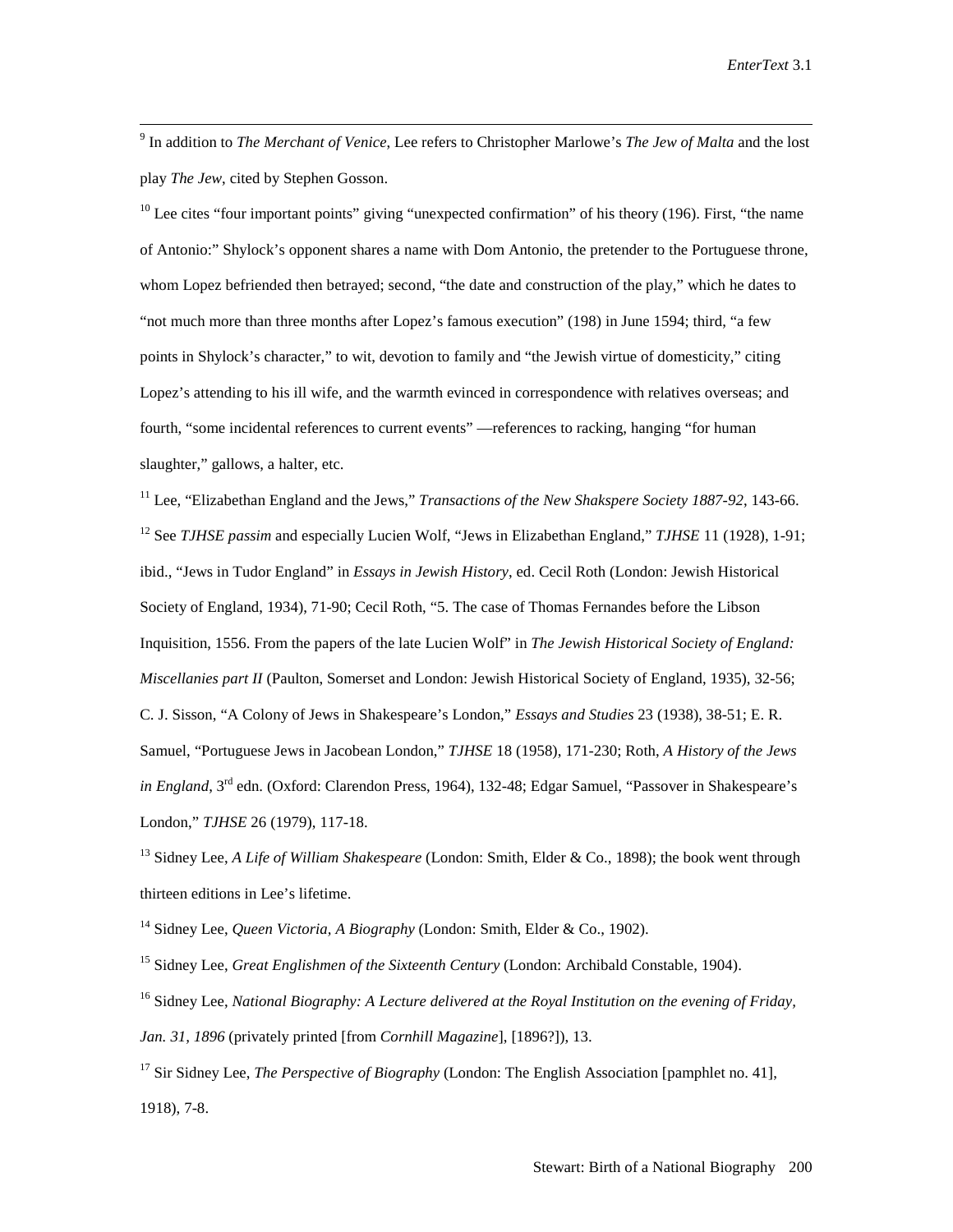<sup>18</sup> Lee, "Elizabethan England and the Jews," 161.

19 Lee, *Great Englishmen of the Sixteenth Century*, 13-14.

20 Matthew Arnold, *Culture and Anarchy: An Essay in Political and Social Criticism* (London: Smith,

Elder & Co., 1869). Further references in the text are to this edition.

21 Bryan Cheyette, *Constructions of 'the Jew' in English Literature and Society: Racial representations,* 

*1875-1945* (Cambridge: Cambridge University Press, 1993), 13-23 at 18, 22.

22 Lee, *Great Englishmen of the Sixteenth Century*, 13-14.

23 Philip J. Joachimsen, "Historical Vindication of a Martyrized Jew against John Lothrop Motley" in *The Reformer and Jewish Times* 10 (24 January 1879) cited in Kohler, "Lopez … and his Relations to America," 10. See also Joachimsen's article in *Jewish World*, January 1880.

<sup>24</sup> "Being brought to the place of execution, Lopez began to speak and to acquaint the people with the whole business. But there were some that stood afar off, some in one place, some in another, and they cried to him, 'Speak out, speak out;' others, that were in some nearness unto him, cried aloud, 'Hold your peace, hold your peace:' and thus was the whole time spent, and the poor man could not be heard a word, and so was turned off the ladder. This I heard from a very credible man that was then present; and the former narration I heard from a very honest man, who had it from him that did solicit Dr. Lopez' business, and was the messenger between the Queen and him." Godfrey Goodman, *The Court of King James the First*, 2 vols (London: Richard Bentley, 1839), 1.155.

25 Geo: Carleton, *A Thankfvll Remembrance of Gods Mercy. In an Historicall Collection of the great and mercifull Deliverances of the Church and State of England, since the Gospell began here to flourish, from the beginning of Queene Elizabeth… The second Edition, revised, and enlarged* (London: I. D. for Robert Mylbourne,  $1625$ ),  $Aa2^v$ .

26 William Camden, *The Histoire of the most Renowned and Victorious Princesse Elizabeth, Late Queene*  of England... Composed by Way of Annals (London: Benjamin Fisher, 1630), Hhh2<sup>r</sup> (4.59). This is a translation of Camden's 1615 Latin text: "Singuli condemnati, & post tres menses, supplicio ad Tiburnas furcas affecti, Lopezio profitente se adamare Reginam perinde ac Iesum Christum, quod à Iudaicæ professionis homine non sine risu exceptum." William Camden, *Annales rervm Anglocarvm, et*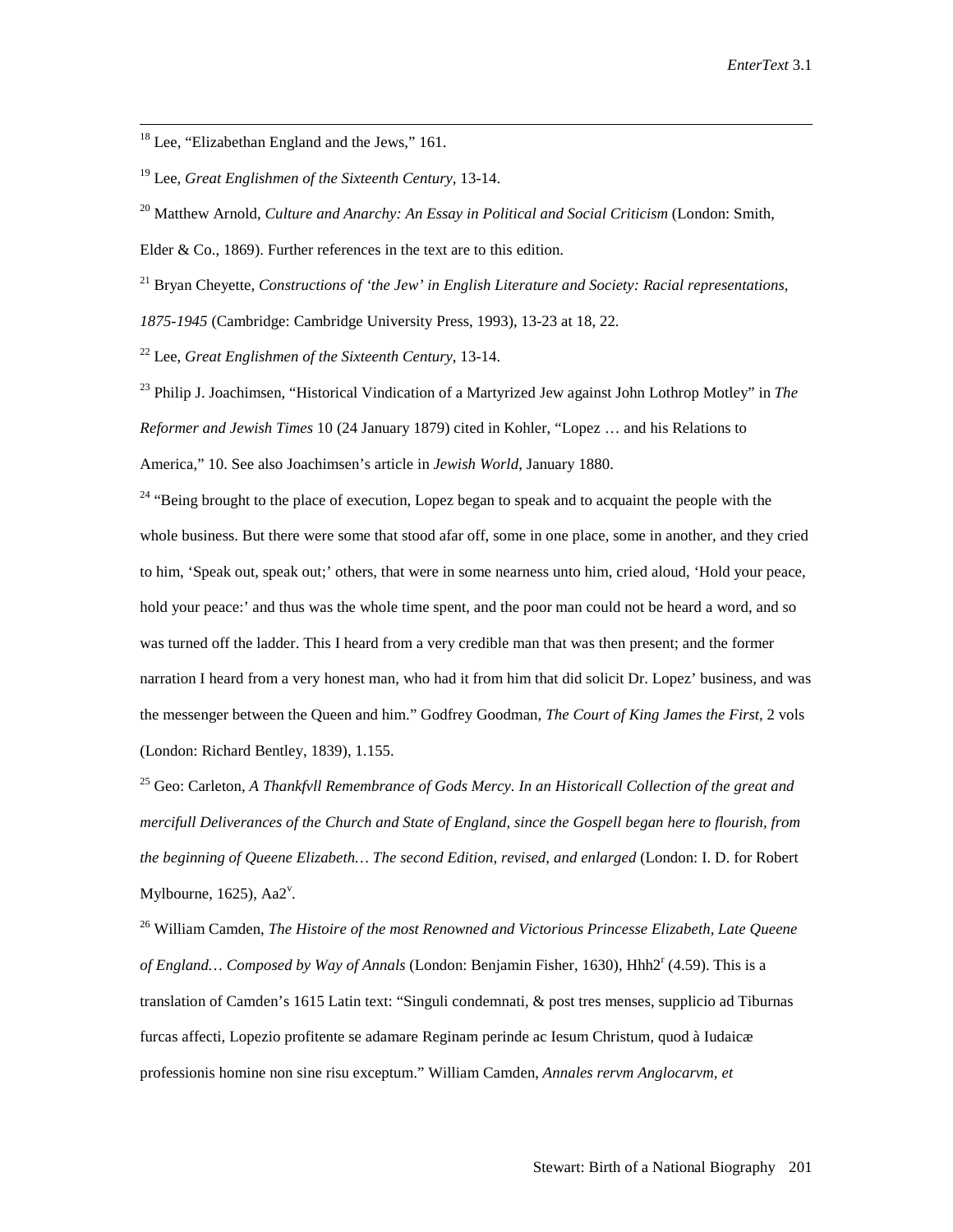*Hibernicarvm, regnante Elizabetha, ad annvm salvtis M. D. LXXXIX* (London: typis Guilielmi Stansbij, Impensis Simonis Watersoni, 1615), L2<sup>r</sup>.

 $\overline{a}$ 

<sup>27</sup> Recently Edgar Samuel has attempted to explain Camden's story, and salvage Lopez for Judaism, by suggesting that Lopez in fact said "I love the Queen as well as I love Our Lord," referring not to Jesus Christ but to the God of Israel. See Edgar Samuel, "Dr Rodrigo Lopes' last speech from the scaffold at Tyburn," *TJHSE* 30 (1987-1988), 51-3.

<sup>28</sup> Jonathan Gil Harris, "Public Enemas: The Disjunctions of the Excremental Jewish Pharmakon" in *Foreign Bodies and the Body Politic: Discourses of Social Pathology in Early Modern England* (Cambridge: Cambridge University Press, 1998), 79-106, citing Tho[mas] Nash[e], *Christs Teares over Iervsalem. Whereunto is annexed a comparatiue admonition to London* (London: Thomas Thorp, 1613), D<sup>v</sup>; and *The Vnfortvnate Traveller. Or, The life of Iacke Wilton* (London: C. Burby, 1594), N<sup>r</sup>.

29 Christopher Marlo[we], *The Famous Tragedy of the Rich Iew of Malta* (London: Nicholas Vavasour, 1633), E2<sup>r</sup> cit. Harris, "Public Enemas," 98.

30 Margaret Hotine, "The Politics of Anti-Semitism: *The Jew of Malta* and *The Merchant of Venice*," *Notes and Queries*, n.s. 38 [236] (1991) 35-8 at 35.

31 See Miri Rubin, *Gentile Tales: The Narrative Assault on Late Medieval Jews* (New Haven and London: Yale University Press, 1999).

32 Christopher Marlowe, *The Tragicall History of D. Faustus* (London: T. Bushell, 1604), E2r ; Nashe, *Have*  with you to Saffron walden. Or, Gabriell Harueys Hunt is vp (London: Iohn Danter, 1596), C4<sup>r</sup>; Nashe, *Nashes Lenten Stuffe* (London: for N.L. and C.B., 1599), I4v;; Thomas Robinson, *The Anatomy of the English Nvnnery at Lisbon in Portvgall* (London: Robert Mylbourne, and Philemon Stephens, 1622), Cr-v; John Gee, *The Foot out of the Snare: with a Detection of Svndry Late practices and Impostures of the*  Pirests and Iesuits in England (London: H.L. Robert Milbourne, 1624), G2<sup>v</sup>-G3<sup>r</sup>; [Thomas Middleton], A Game at Chesse (Ghedruckt in Lydden: Ian Masse, 1624?), H<sup>r</sup>.

<sup>33</sup> *A Trve Report of Svndry Horrible Conspiracies* (London: Charles Yetsweirt, 1594).

34 Father Henry Garnett to Fr. Robert Persons, 6 September 1594 in Henry Foley, *Records of the English Province of the Society of Jesus*, vol 4 (London: Burns and Oates, 1878), 45-8 at 46.

35 "Papers relating to the English Jesuits" (BL Additional MS 21203); Foley, *Records*, 164-90 at 170.